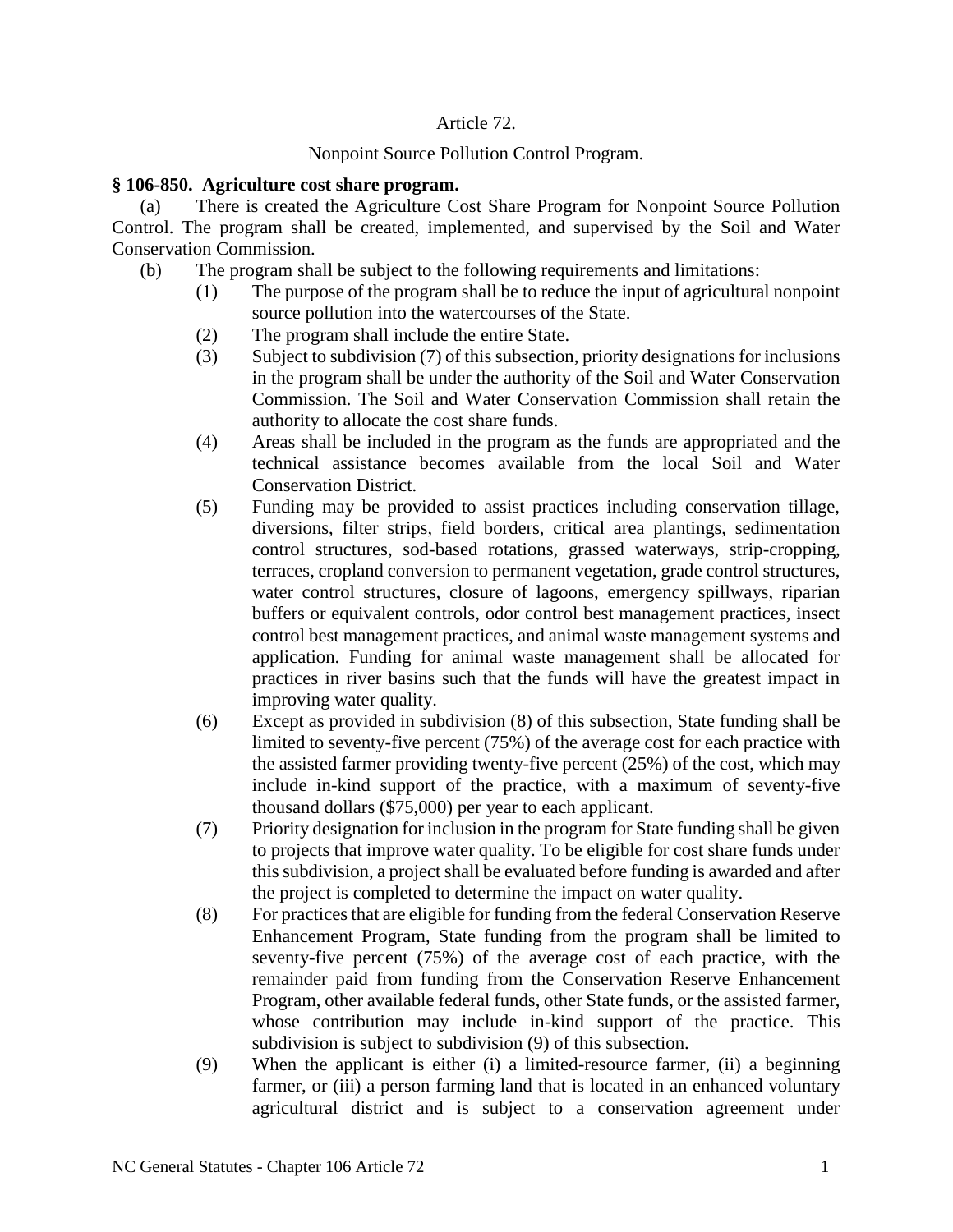G.S. 106-743.2 that remains in effect, State funding shall be limited to ninety percent (90%) of the average cost for each practice with the assisted farmer providing ten percent (10%) of the cost, which may include in-kind support of the practice, with a maximum of one hundred thousand dollars (\$100,000) per year to each applicant. The following definitions apply in this subdivision:

- a. Beginning farmer. A farmer who has not operated a farm or who has operated a farm for not more than 10 years and who will materially and substantially participate in the operation of the farm.
- b. Enhanced voluntary agricultural district. A district established by a county or a city by ordinance under Part 3 of Article 61 of this Chapter.
- c. Limited-resource farmer. A farmer with direct and indirect annual gross farm sales that do not exceed one hundred thousand dollars (\$100,000) and with an adjusted household income in each of the previous two years that is at or below the greater of the county median household income, as determined by the United States Department of Housing and Urban Development, or two times the national poverty level based on the federal poverty guidelines established by the United States Department of Health and Human Services and revised each April 1.
- d. Materially and substantially participate.
	- 1. In the case of an individual, for the individual, including members of the immediate family of the individual, to provide substantial day-to-day labor and management of the farm, consistent with the practices in the county in which the farm is located.
	- 2. In the case of an entity, for all members of the entity, to participate in the operation of the farm, with some members providing management and some members providing labor and management necessary for day-to-day activities such that if the members did not provide the management and labor, the operation of the farm would be seriously impaired.
- (10) To be eligible for cost share funds under this program, each applicant must establish that the applicant meets the definition of a bona fide farm as described by G.S. 153A-340(b)(2).
- (11) In extraordinary circumstances, the Commission may permit an applicant to establish that he or she is engaged in farming with an alternate form of documentation if the farm has a conservation plan that meets the statutory purposes of the program.

(c) The program shall be reviewed, prior to implementation, by the Committee created by G.S. 106-852. The Technical Review Committee shall meet quarterly to review the progress of this program.

(d) State funds for the program shall remain available until expended for the program.

(e) The Soil and Water Conservation Commission shall report on or before January 31 of each year to the Environmental Review Commission, the Department of Agriculture and Consumer Services, and the Fiscal Research Division. This report shall include a list of projects that received State funding pursuant to the program, the results of the evaluations conducted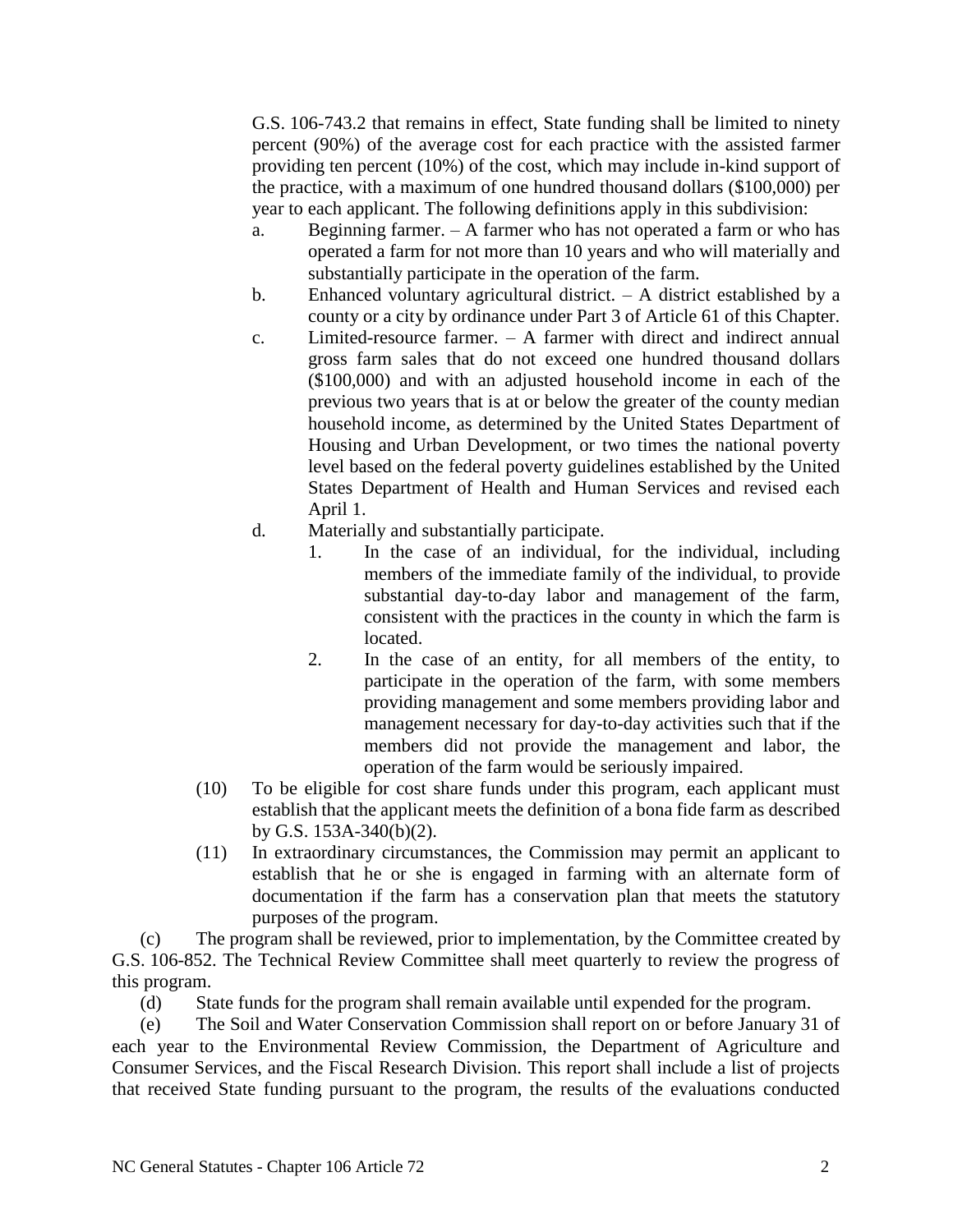pursuant to subdivision (7) of subsection (b) of this section, findings regarding the effectiveness of each of these projects to accomplish its primary purpose, and any recommendations to assure that State funding is used in the most cost-effective manner and accomplishes the greatest improvement in water quality. This report shall be submitted to the Environmental Review Commission and the Fiscal Research Division with the reports required by G.S. 106-860(e) and G.S. 139-60(d) as a single report. (1985 (Reg. Sess., 1986), c. 1014, s. 149(a); 1987, c. 827, s. 154; c. 830, s. 102; 1995 (Reg. Sess., 1996), c. 626, ss. 9, 10; 1996, 2nd Ex. Sess., c. 18, s. 27.22(a), (b); 1997-496, s. 15; 1998-221, s. 3.1; 2002-165, s. 2.18; 2003-284, s. 11.6; 2004-124, s. 12.6; 2005-390, s. 8; 2007-495, s. 18; 2011-145, ss. 13.22A(a), (t)-(w), 13.23A(a); 2011-391, s. 32; 2012-142, s. 11.2A(a); 2015-263, s. 37(a); 2017-10, s. 4.18(a); 2021-78, s. 13A.)

#### **§ 106-851. Program participation.**

Participation in the program shall be voluntary.

All participants in the program shall be required to match State funds at the same rate, and assistance from the Agriculture Extension Service at North Carolina State University shall also be used. (1985 (Reg. Sess., 1986), c. 1014, s. 149(a); 2011-145, s. 13.22A(t).)

#### **§ 106-852. Committee established.**

Detailed plans for implementing the program shall be reviewed and suggested changes and reasons therefor shall be given by a committee consisting of the Master of the North Carolina State Grange, President of the North Carolina Farm Bureau Federation, the North Carolina Commissioner of Agriculture, the Dean of the School of Agriculture and Life Sciences at North Carolina State University, the Dean of the School of Agriculture at North Carolina Agricultural and Technical State University, the Chairman of the State Soil and Water Conservation Commission, the President of the North Carolina Association of Soil and Water Conservation Districts, the Executive Director of the Wildlife Resources Commission or a designee, and the Director of the Division of Marine Fisheries or a designee. The committee shall review the program prior to expenditure of any funds for the program. Certification documenting the committee's review of the program shall be made in writing to the Speaker of the House of Representatives, the President of the Senate, the Chairmen of the Appropriations Committees of the Senate and the House of Representatives, the Director of the Fiscal Research Division of the Legislative Services Office, and the Legislative Library. (1985 (Reg. Sess., 1986), c. 1014, s. 149(a); 1989, c. 500, s. 117; 1993, c. 321, s. 261; 2011-145, s. 13.22A(t).)

**§ 106-853:** Reserved for future codification purposes.

**§ 106-854:** Reserved for future codification purposes.

**§ 106-855:** Reserved for future codification purposes.

**§ 106-856:** Reserved for future codification purposes.